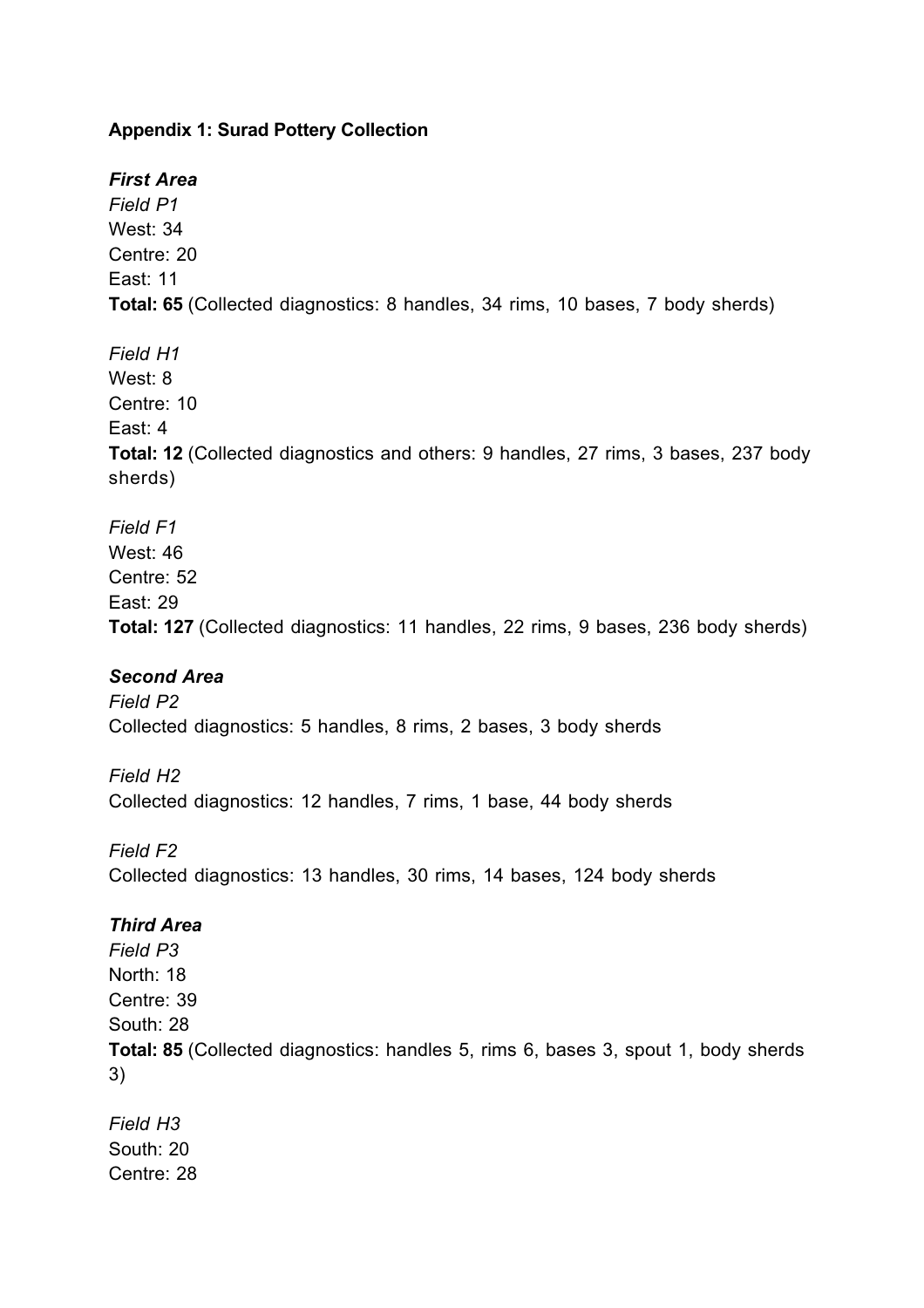North: 26

**Total: 74** (Collected diagnostics: 7 handles, 9 rims, 2 bases, 86 body sherds)

*Field F3*

South: 43

North: 52

*Total: 95 (*Collected diagnostics: handles 9, rims 9, bases 3, body sherds 7)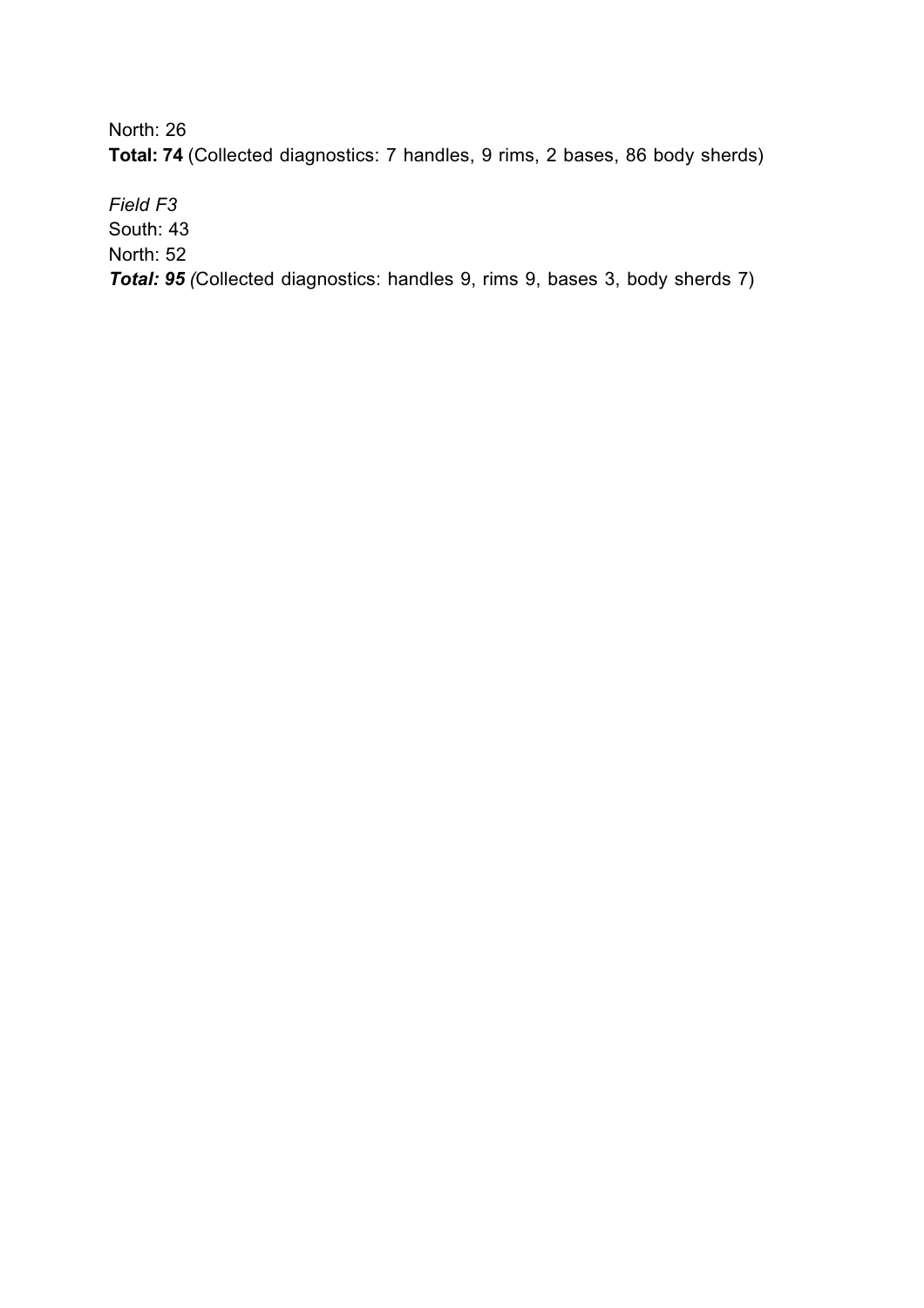## **Appendix 2: Contexts for Excavation 11**

Area 1

11.1.00 Overburden consisting of compacted hard road surface layers and modern debris

11.1.01 Western part of area 1. Compact grey mud, possible wall.

### Area 2

11.2.01 Area 2, centre up to 2m.

Consists of brown loose soil, with pottery.

- 11.2.02 Area 2. Grey mud, perhaps part of a wall.
- 11.2.03 South end of area 2. Burnt material, containing pottery and bone.
- 11.2.04 South end of area 2. Fill containing redeposited pottery and stone.
- 11.2.05 South end of area 2. Redeposited pottery dump.
- 11.2.06 Area 2.

Greyer, harder fill under brown soil, does not contain so much pottery.

- 11.2.07 Water pipe trench fill, south section. Disturbed pottery.
- 11.2.08 Upper level of area 2 to north.
- 11.2.09 Area 2, north layer with much pottery and stone.
- 11.2.10 Area 2, north end. Grey mud brick section, possible wall.
- 11.2.11 Area 2, north end. Pottery filled layer to the west of the water pipe trench.
- 11.2.12 Area 2, centre end, area of water pipes. Redeposited contexts.
- 11.2.13 Area 2, north end, eastern side (level underneath 11.2.09).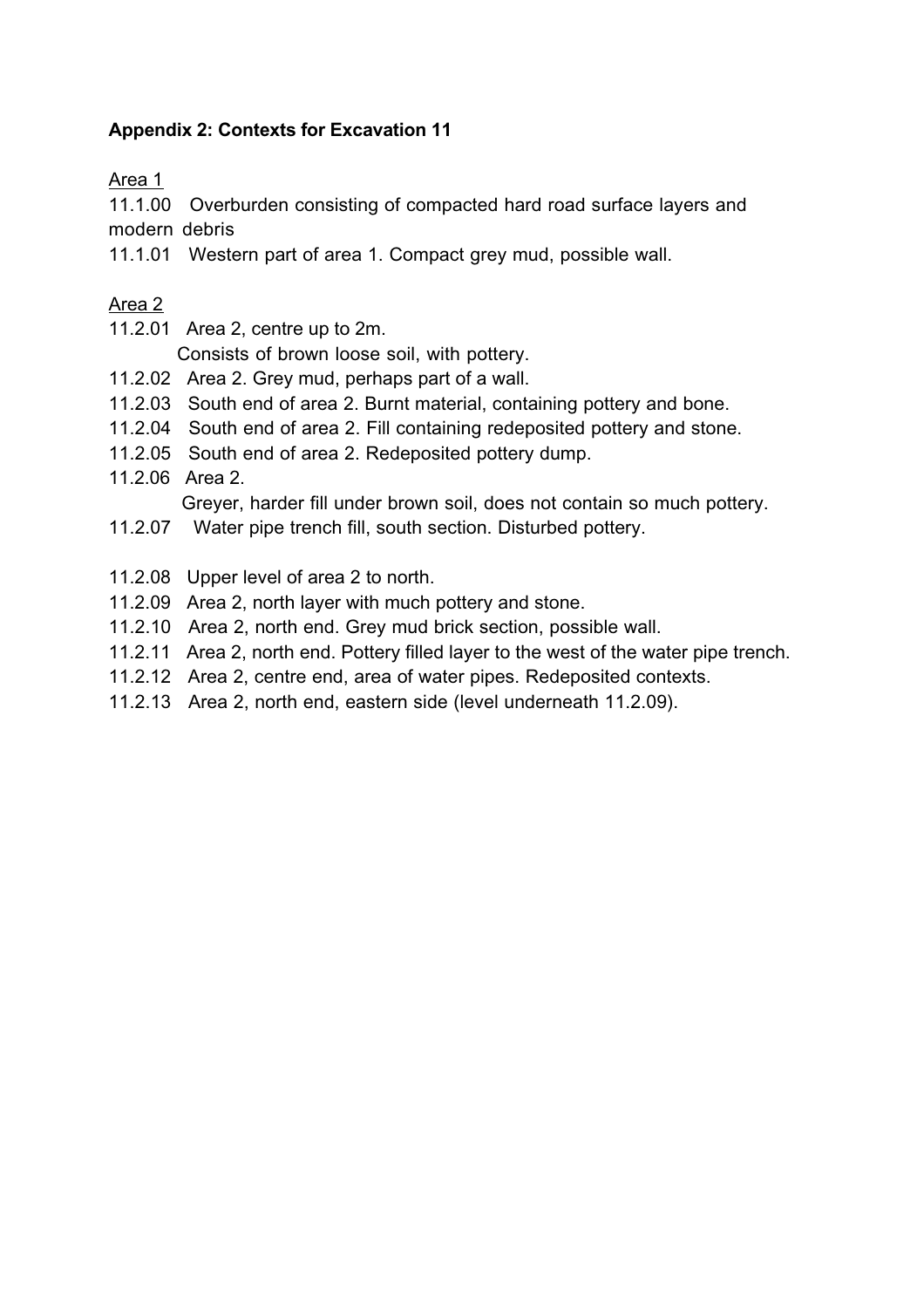#### **Appendix 3: List of Samples Sent to the French Institute**

Samian

1. N¡ 4005 P10 2. N¡ 4005 P16 3. N¡ 4005 P12 4. N¡ 4007 P44 5. N¡ 4007 P52 6. N¡ 4007 P42 7. N¡ 4014 P16 8. N¡ 4014 P ? (Lower Part) 9. N¡ 4014 P7 10. N¡ 4026 P2 11. N¡ 4026 P3 12. N¡ 4023 P2b 13. N¡ 4013 P2 14. N¡ 4023 P2 99 15. N¡ 4005 P511 16. N¡ 4013 P8 17. N<sub>i</sub> 4005 <sup>:</sup> Base of vessel " 18. N<sub>i</sub> 4005 <sup>·</sup> Base (complete) <sup>\*</sup> 19. N¡ 4005 ˙ Lower Part ¨ 20. N¡ 4005 ˙ Base ¨ 21. Without N¡ Ht :37cm Upper Part to lower without base 22. Without N¡ Ht :30cm Upper part with incision 23. Without N¡ Lower part with beginning of the base Clazomenian 24. N¡ 4005 P7 25. N¡ 4022 DD 26. N¡ 4014 P10a 27. N¡ 4007 P ? paint-circle around handle 28. N¡ 4001 P39 29. N¡ 4014 P106 30. N¡ 4020 P1 31. N¡ 4014 P15

Reference Material 32.N¡ 4014 P13 33. N¡ 4005 P ? 34. N¡ 4014 P19 35. N¡ 4007 P45a

Nile silt Late Ptolemaic-Early Roman material